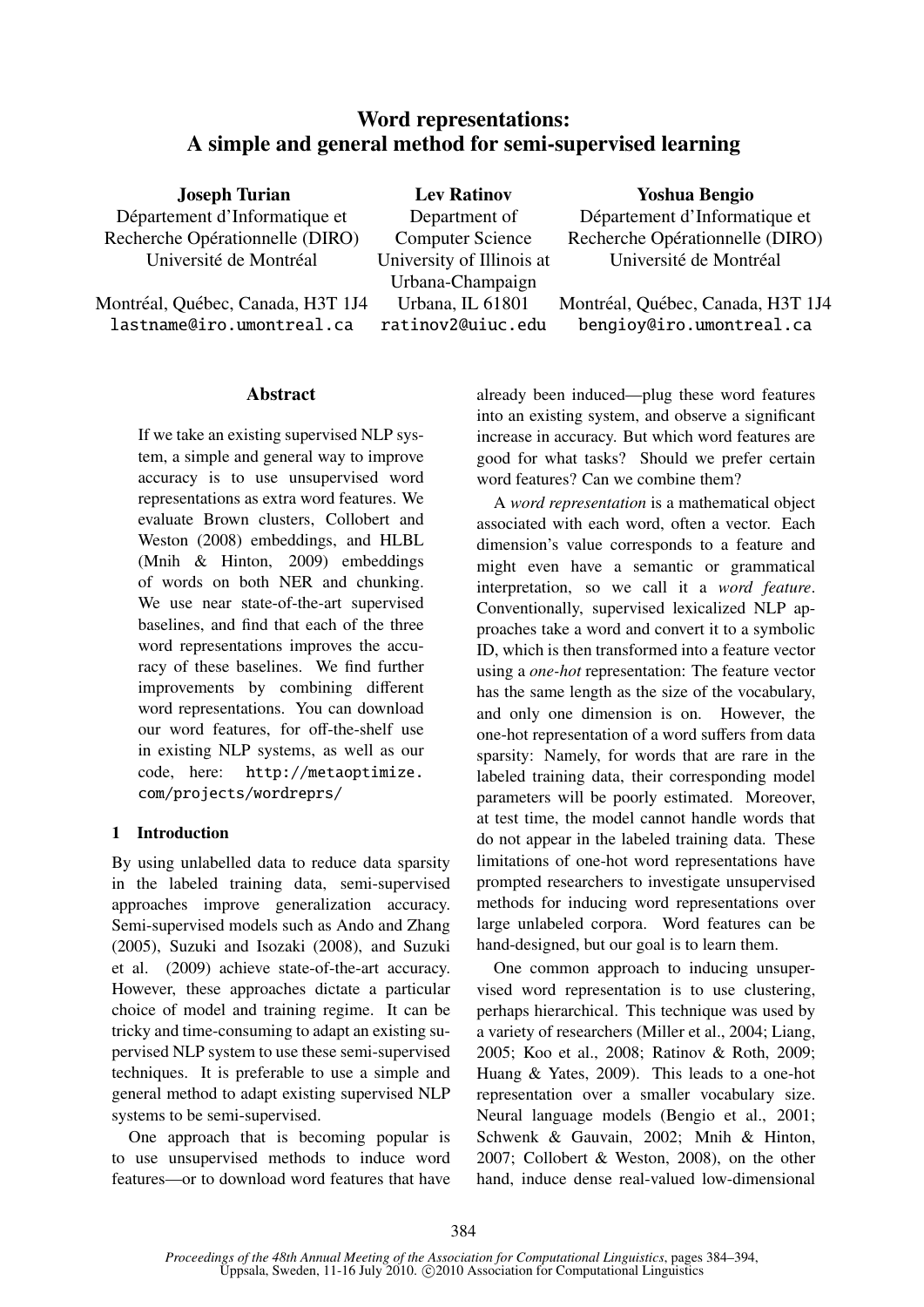word embeddings using unsupervised approaches. (See Bengio (2008) for a more complete list of references on neural language models.)

Unsupervised word representations have been used in previous NLP work, and have demonstrated improvements in generalization accuracy on a variety of tasks. But different word representations have never been systematically compared in a controlled way. In this work, we compare different techniques for inducing word representations, evaluating them on the tasks of named entity recognition (NER) and chunking.

We retract former negative results published in Turian et al. (2009) about Collobert and Weston (2008) embeddings, given training improvements that we describe in Section 7.1.

### 2 Distributional representations

*Distributional* word representations are based upon a cooccurrence matrix  $F$  of size  $W \times C$ , where *W* is the vocabulary size, each row  $F_w$  is the initial representation of word *w*, and each column  $F_c$ is some context. Sahlgren (2006) and Turney and Pantel (2010) describe a handful of possible design decisions in contructing  $F$ , including choice of context types (left window? right window? size of window?) and type of frequency count (raw? binary? tf-idf?).  $F_w$  has dimensionality *W*, which can be too large to use  $F_w$  as features for word *w* in a supervised model. One can map *F* to matrix *f* of size  $W \times d$ , where  $d \ll C$ , using some function *g*, where  $f = g(F)$ .  $f_w$  represents word *w* as a vector with *d* dimensions. The choice of *g* is another design decision, although perhaps not as important as the statistics used to initially construct *F*.

The self-organizing semantic map (Ritter & Kohonen, 1989) is a distributional technique that maps words to two dimensions, such that syntactically and semantically related words are nearby (Honkela et al., 1995; Honkela, 1997).

LSA (Dumais et al., 1988; Landauer et al., 1998), LSI, and LDA (Blei et al., 2003) induce distributional representations over *F* in which each column is a *document* context. In most of the other approaches discussed, the columns represent word contexts. In LSA, *g* computes the SVD of *F*.

Hyperspace Analogue to Language (HAL) is another early distributional approach (Lund et al., 1995; Lund & Burgess, 1996) to inducing word representations. They compute *F* over a corpus of 160 million word tokens with a vocabulary size *W* of 70K word types. There are 2·*W* types of context

(columns): The first or second *W* are counted if the word *c* occurs within a window of 10 to the left or right of the word *w*, respectively. *f* is chosen by taking the 200 columns (out of  $140K$  in  $F$ ) with the highest variances. ICA is another technique to transform  $F$  into  $f$ . (Väyrynen & Honkela, 2004; Väyrynen & Honkela, 2005; Väyrynen et al., 2007). ICA is expensive, and the largest vocabulary size used in these works was only 10K. As far as we know, ICA methods have not been used when the size of the vocab *W* is 100K or more.

Explicitly storing cooccurrence matrix *F* can be memory-intensive, and transforming *F* to *f* can be time-consuming. It is preferable that *F* never be computed explicitly, and that *f* be constructed *incrementally*. Řehůřek and Sojka (2010) describe an incremental approach to inducing LSA and LDA topic models over 270 millions word tokens with a vocabulary of 315K word types. This is similar in magnitude to our experiments.

Another incremental approach to constructing *f* is using a random projection: Linear mapping *g* is multiplying *F* by a random matrix chosen *a priori*. This *random indexing* method is motivated by the Johnson-Lindenstrauss lemma, which states that for certain choices of random matrix, if *d* is sufficiently large, then the original distances between words in *F* will be preserved in *f* (Sahlgren, 2005). Kaski (1998) uses this technique to produce 100-dimensional representations of documents. Sahlgren (2001) was the first author to use random indexing using narrow context. Sahlgren (2006) does a battery of experiments exploring different design decisions involved in constructing *F*, prior to using random indexing. However, like all the works cited above, Sahlgren (2006) only uses distributional representation to improve existing systems for one-shot classification tasks, such as IR, WSD, semantic knowledge tests, and text categorization. It is not well-understood what settings are appropriate to induce distributional word representations for structured prediction tasks (like parsing and MT) and sequence labeling tasks (like chunking and NER). Previous research has achieved repeated successes on these tasks using clustering representations (Section 3) and distributed representations (Section 4), so we focus on these representations in our work.

### 3 Clustering-based word representations

Another type of word representation is to induce a clustering over words. Clustering methods and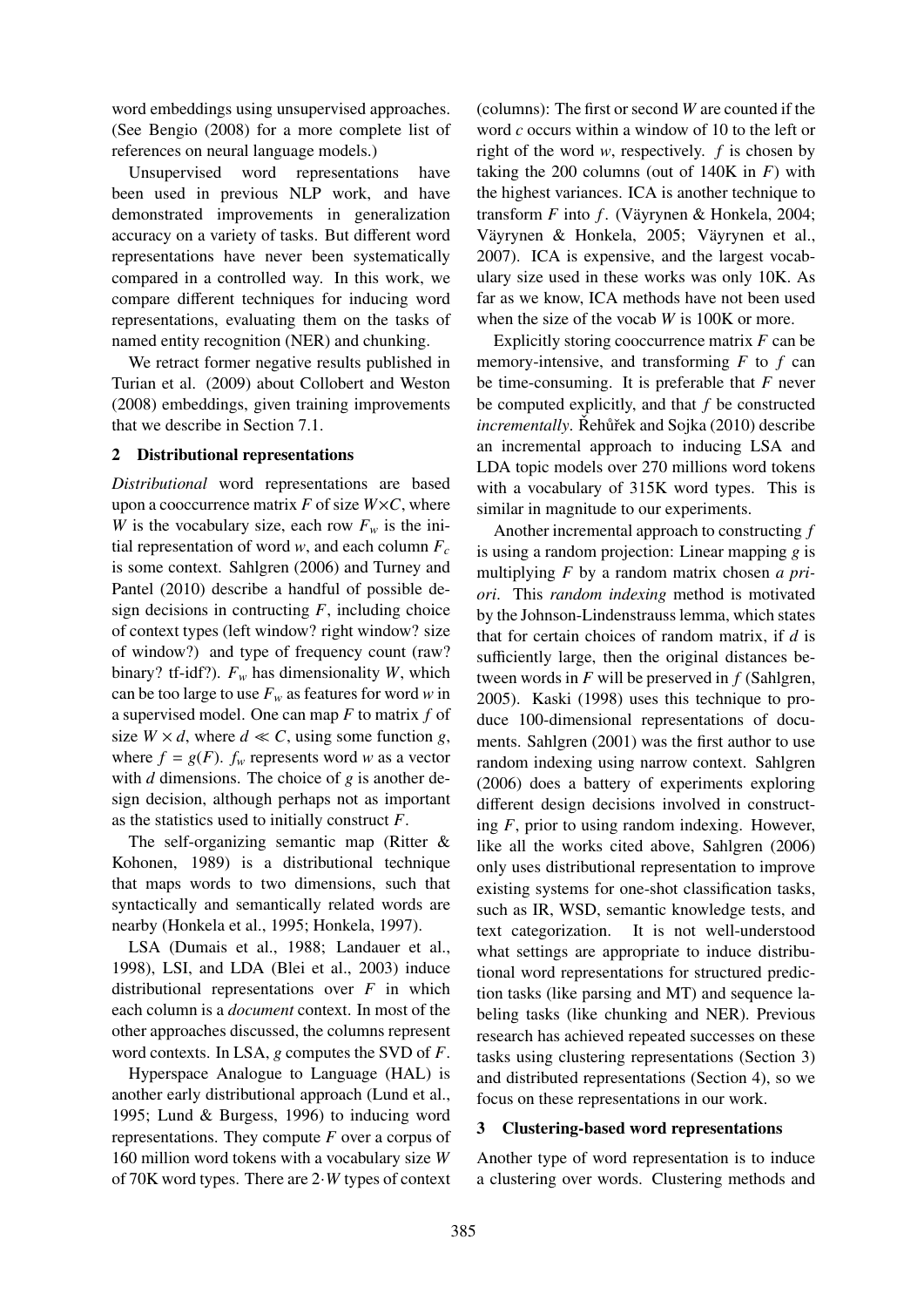distributional methods can overlap. For example, Pereira et al. (1993) begin with a cooccurrence matrix and transform this matrix into a clustering.

### 3.1 Brown clustering

The Brown algorithm is a hierarchical clustering algorithm which clusters words to maximize the mutual information of bigrams (Brown et al., 1992). So it is a class-based bigram language model. It runs in time  $O(V \cdot K^2)$ , where *V* is the size of the vocabulary and *K* is the number of clusters.

The hierarchical nature of the clustering means that we can choose the word class at several levels in the hierarchy, which can compensate for poor clusters of a small number of words. One downside of Brown clustering is that it is based solely on bigram statistics, and does not consider word usage in a wider context.

Brown clusters have been used successfully in a variety of NLP applications: NER (Miller et al., 2004; Liang, 2005; Ratinov & Roth, 2009), PCFG parsing (Candito & Crabbé, 2009), dependency parsing (Koo et al., 2008; Suzuki et al., 2009), and semantic dependency parsing (Zhao et al., 2009).

Martin et al. (1998) presents algorithms for inducing hierarchical clusterings based upon word bigram *and trigram* statistics. Ushioda (1996) presents an extension to the Brown clustering algorithm, and learn hierarchical clusterings of words *as well as phrases*, which they apply to POS tagging.

## 3.2 Other work on cluster-based word representations

Lin and Wu (2009) present a K-means-like non-hierarchical clustering algorithm for phrases, which uses MapReduce.

HMMs can be used to induce a soft clustering, specifically a multinomial distribution over possible clusters (hidden states). Li and McCallum (2005) use an HMM-LDA model to improve POS tagging and Chinese Word Segmentation. Huang and Yates (2009) induce a fully-connected HMM, which emits a multinomial distribution over possible vocabulary words. They perform hard clustering using the Viterbi algorithm. (Alternately, they could keep the soft clustering, with the representation for a particular word token being the posterior probability distribution over the states.) However, the CRF chunker in Huang and Yates (2009), which uses their HMM word clusters as extra features, achieves F1 lower than

a baseline CRF chunker (Sha & Pereira, 2003). Goldberg et al. (2009) use an HMM to assign POS tags to words, which in turns improves the accuracy of the PCFG-based Hebrew parser. Deschacht and Moens (2009) use a latent-variable language model to improve semantic role labeling.

## 4 Distributed representations

Another approach to word representation is to learn a distributed representation. (Not to be confused with *distributional* representations.) A distributed representation is dense, lowdimensional, and real-valued. Distributed word representations are called *word embeddings*. Each dimension of the embedding represents a latent feature of the word, hopefully capturing useful syntactic and semantic properties. A distributed representation is compact, in the sense that it can represent an exponential number of clusters in the number of dimensions.

Word embeddings are typically induced using *neural language models*, which use neural networks as the underlying predictive model (Bengio, 2008). Historically, training and testing of neural language models has been slow, scaling as the size of the vocabulary for each model computation (Bengio et al., 2001; Bengio et al., 2003). However, many approaches have been proposed in recent years to eliminate that linear dependency on vocabulary size (Morin & Bengio, 2005; Collobert & Weston, 2008; Mnih & Hinton, 2009) and allow scaling to very large training corpora.

## 4.1 Collobert and Weston (2008) embeddings

Collobert and Weston (2008) presented a neural language model that could be trained over billions of words, because the gradient of the loss was computed stochastically over a small sample of possible outputs, in a spirit similar to Bengio and Sénécal (2003). This neural model of Collobert and Weston (2008) was refined and presented in greater depth in Bengio et al. (2009).

The model is discriminative and nonprobabilistic. For each training update, we read an *n*-gram  $x = (w_1, \ldots, w_n)$  from the corpus. The model concatenates the learned embeddings of the *n* words, giving  $e(w_1) \oplus ... \oplus e(w_n)$ , where *e* is the lookup table and  $oplus$  is concatenation. We also create a *corrupted* or *noise n*-gram  $\tilde{x} = (w_1, \ldots, w_{n-q}, \tilde{w_n})$ , where  $\tilde{w_n} \neq w_n$  is chosen uniformly from the vocabulary.<sup>1</sup> For convenience,

<sup>&</sup>lt;sup>1</sup>In Collobert and Weston (2008), the middle word in the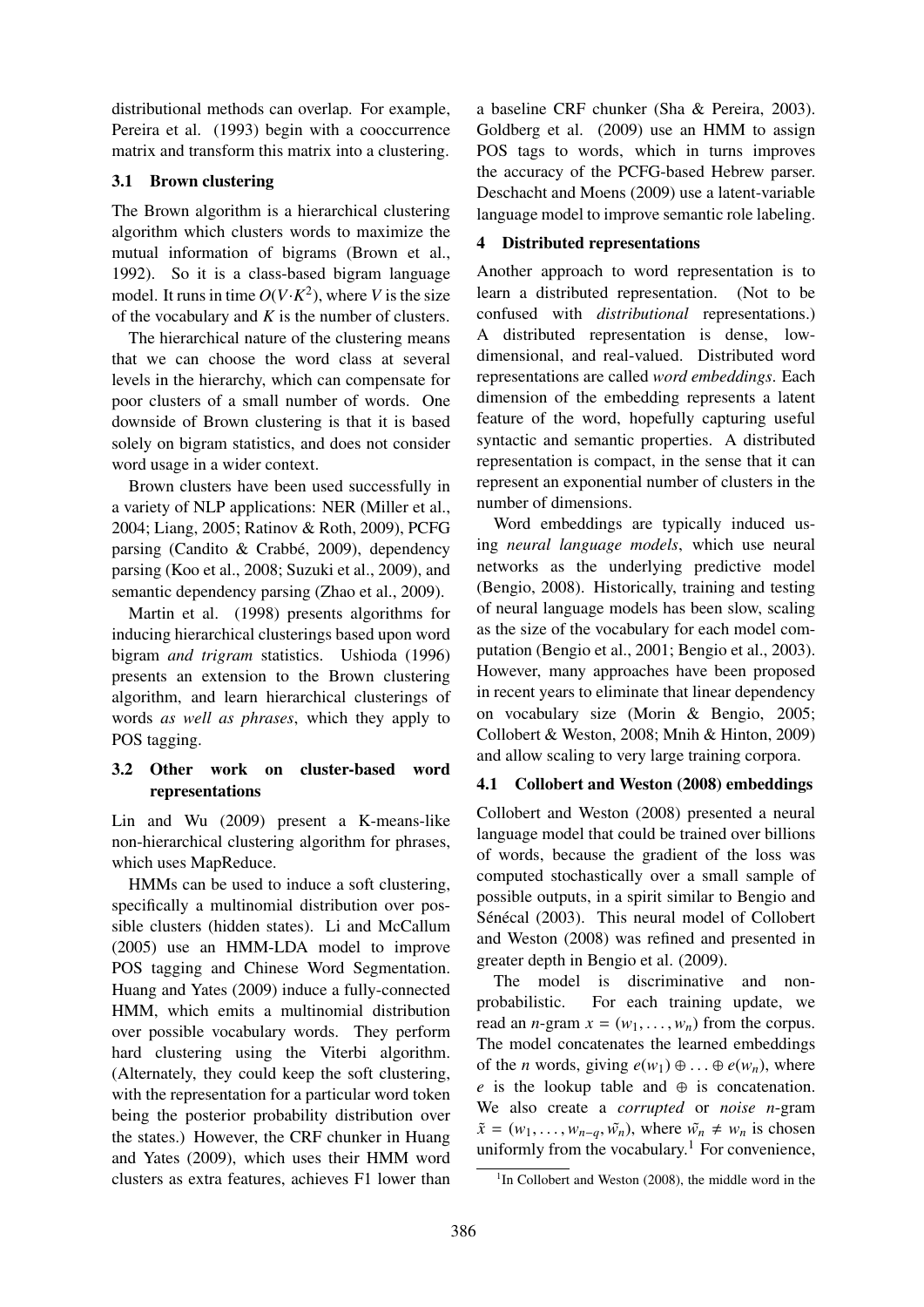we write  $e(x)$  to mean  $e(w_1) \oplus \ldots \oplus e(w_n)$ . We predict a score  $s(x)$  for *x* by passing  $e(x)$  through a single hidden layer neural network. The training criterion is that *n*-grams that are present in the training corpus like *x* must have a score at least some margin higher than corrupted *n*-grams like  $\tilde{x}$ . Specifically:  $L(x) = \max(0, 1 - s(x) + s(\tilde{x}))$ . We minimize this loss stochastically over the *n*-grams in the corpus, doing gradient descent simultaneously over the neural network parameters *and* the embedding lookup table.

We implemented the approach of Collobert and Weston (2008), with the following differences:

• We did not achieve as low log-ranks on the English Wikipedia as the authors reported in Bengio et al. (2009), despite initially attempting to have identical experimental conditions.

• We corrupt the *last* word of each *n*-gram.

• We had a separate learning rate for the embeddings and for the neural network weights. We found that the embeddings should have a learning rate generally 1000–32000 times higher than the neural network weights. Otherwise, the unsupervised training criterion drops slowly.

• Although their sampling technique makes training fast, testing is still expensive when the size of the vocabulary is large. Instead of cross-validating using the log-rank over the validation data as they do, we instead used the moving average of the training loss on training examples before the weight update.

### 4.2 HLBL embeddings

The log-bilinear model (Mnih & Hinton, 2007) is a probabilistic and linear neural model. Given an *n*-gram, the model concatenates the embeddings of the *n* − 1 first words, and learns a linear model to predict the embedding of the last word. The similarity between the predicted embedding and the current actual embedding is transformed into a probability by exponentiating and then normalizing. Mnih and Hinton (2009) speed up model evaluation during training and testing by using a hierarchy to exponentially filter down the number of computations that are performed. This hierarchical evaluation technique was first proposed by Morin and Bengio (2005). The model, combined with this optimization, is called the *hierarchical log-bilinear (HLBL)* model.

### 5 Supervised evaluation tasks

We evaluate the hypothesis that one can take an existing, near state-of-the-art, supervised NLP system, and improve its accuracy by including word representations as word features. This technique for turning a supervised approach into a semi-supervised one is general and task-agnostic.

However, we wish to find out if certain word representations are preferable for certain tasks. Lin and Wu (2009) finds that the representations that are good for NER are poor for search query classification, and vice-versa. We apply clustering and distributed representations to NER and chunking, which allows us to compare our semi-supervised models to those of Ando and Zhang (2005) and Suzuki and Isozaki (2008).

### 5.1 Chunking

Chunking is a syntactic sequence labeling task. We follow the conditions in the CoNLL-2000 shared task (Sang & Buchholz, 2000).

The linear CRF chunker of Sha and Pereira (2003) is a standard near-state-of-the-art baseline chunker. In fact, many off-the-shelf CRF implementations now replicate Sha and Pereira (2003), including their choice of feature set:

- CRF++ by Taku Kudo (http://crfpp. sourceforge.net/)
- crfsgd by Léon Bottou (http://leon. bottou.org/projects/sgd)
- CRFsuite by by Naoaki Okazaki (http:// www.chokkan.org/software/crfsuite/)

We use CRFsuite because it makes it simple to modify the feature generation code, so one can easily add new features. We use SGD optimization, and enable negative state features and negative transition features. ("feature.possible\_transitions=1, feature.possible\_states=1")

Table 1 shows the features in the baseline chunker. As you can see, the Brown and embedding features are unigram features, and do not participate in conjunctions like the word features and tag features do. Koo et al. (2008) sees further accuracy improvements on dependency parsing when using word representations in compound features.

The data comes from the Penn Treebank, and is newswire from the Wall Street Journal in 1989. Of the 8936 training sentences, we used 1000 randomly sampled sentences (23615 words) for development. We trained models on the 7936

*n*-gram is corrupted. In Bengio et al. (2009), the last word in the *n*-gram is corrupted.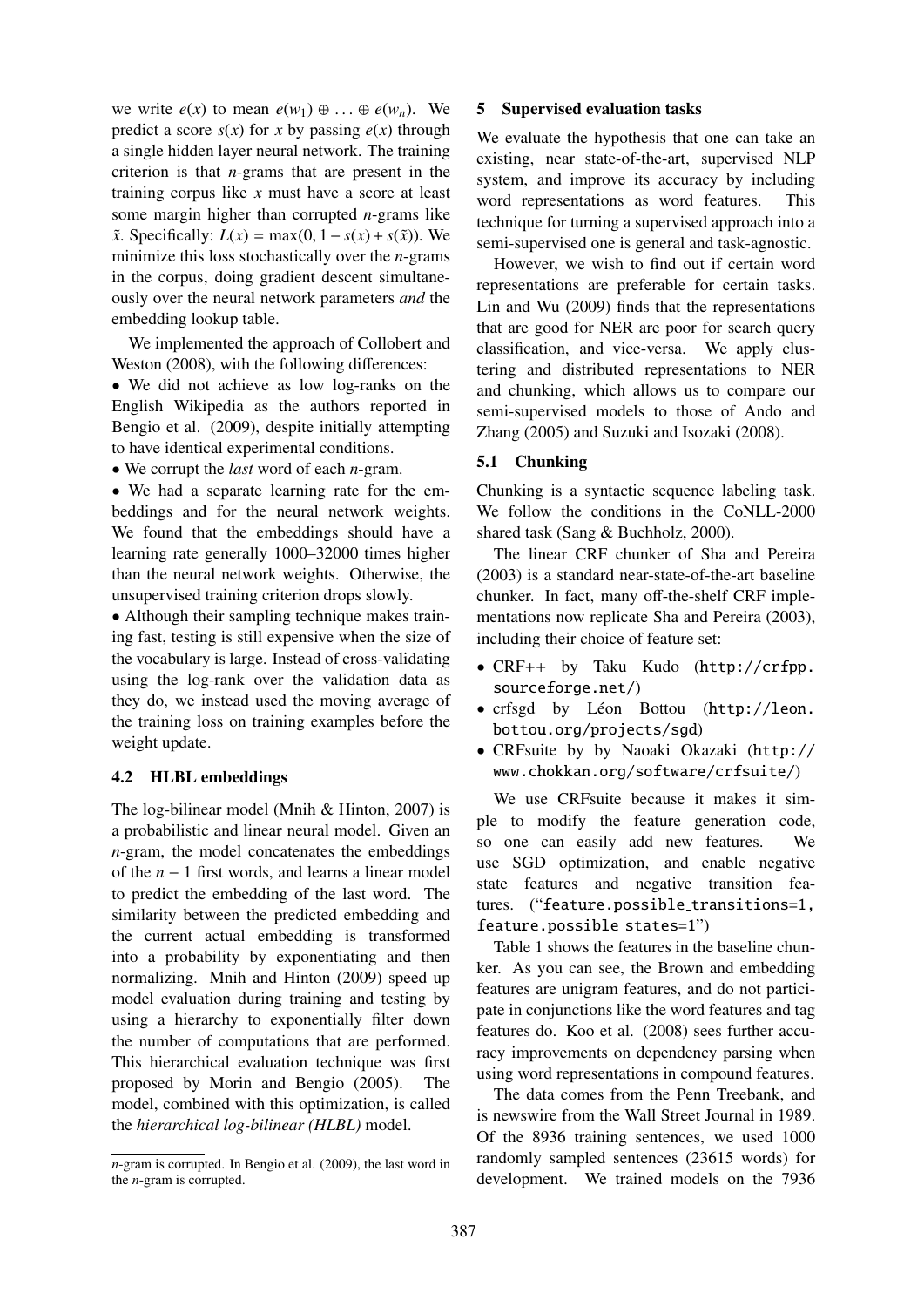- Word features: *<sup>w</sup><sup>i</sup>* for *<sup>i</sup>* in {−2, <sup>−</sup>1, <sup>0</sup>, <sup>+</sup>1, <sup>+</sup>2}, *w<sub>i</sub>* ∧ *w*<sub>*i*+1</sub> for *i* in {−1, 0}.
- Tag features:  $w_i$  for  $i$  in  $\{-2, -1, 0, +1, +2\}$ , *t*<sub>*i*</sub> ∧ *t*<sub>*i*+1</sub> for *i* in {−2, −1, 0, +1}. *t*<sub>*i*</sub> ∧ *t*<sub>*i*+1</sub> ∧ *t*<sub>*i*+2</sub> for *i* in  $\{-2, -1, 0\}$ .
- Embedding features [if applicable]: *ei*[*d*] for *i* in {−2, <sup>−</sup>1, <sup>0</sup>, <sup>+</sup>1, <sup>+</sup>2}, where *<sup>d</sup>* ranges over the dimensions of the embedding *e<sup>i</sup>* .
- Brown features [if applicable]: *substr*( $b_i$ , 0, *p*)<br>for *i* in  $\{-2, -1, 0, +1, +2\}$ , where *substration* for *i* in  $\{-2, -1, 0, +1, +2\}$ , where *substr* takes the *p*-length prefix of the Brown cluster *b<sup>i</sup>* .

Table 1: Features templates used in the CRF chunker.

training partition sentences, and evaluated their F1 on the development set. After choosing hyperparameters to maximize the dev F1, we would retrain the model using these hyperparameters on the full 8936 sentence training set, and evaluate on test. One hyperparameter was l2-regularization sigma, which for most models was optimal at 2 or 3.2. The word embeddings also required a scaling hyperparameter, as described in Section 7.2.

#### 5.2 Named entity recognition

NER is typically treated as a sequence prediction problem. Following Ratinov and Roth (2009), we use the regularized averaged perceptron model. Ratinov and Roth (2009) describe different sequence encoding like BILOU and BIO, and show that the BILOU encoding outperforms BIO, and the greedy inference performs competitively to Viterbi while being significantly faster. Accordingly, we use greedy inference and BILOU text chunk representation. We use the publicly available implementation from Ratinov and Roth (2009) (see the end of this paper for the URL). In our baseline experiments, we remove gazetteers and non-local features (Krishnan & Manning, 2006). However, we also run experiments that include these features, to understand if the information they provide mostly overlaps with that of the word representations.

After each epoch over the training set, we measured the accuracy of the model on the development set. Training was stopped after the accuracy on the development set did not improve for 10 epochs, generally about 50–80 epochs total. The epoch that performed best on the development set was chosen as the final model.

We use the following baseline set of features

from Zhang and Johnson (2003):

- Previous two predictions *yi*−<sup>1</sup> and *yi*−<sup>2</sup>
- Current word *x<sup>i</sup>*
- *x<sup>i</sup>* word type information: all-capitalized, is-capitalized, all-digits, alphanumeric, etc.

• Prefixes and suffixes of  $x_i$ , if the word contains hyphens, then the tokens between the hyphens

- $T$ okens in the window  $c$  $(x_{i-2}, x_{i-1}, x_i, x_{i+1}, x_{i+2})$ <br>
■ Capitalization pattern
- Capitalization pattern in the window *c*
- Conjunction of *c* and *yi*−1.

Word representation features, if present, are used the same way as in Table 1.

When using the lexical features, we normalize dates and numbers. For example, *1980* becomes *\*DDDD\** and *212-325-4751* becomes *\*DDD\*- \*DDD\*-\*DDDD\**. This allows a degree of abstraction to years, phone numbers, etc. This delexicalization is performed separately from using the word representation. That is, if we have induced an embedding for *12*/*3*/*2008* , we will use the embedding of *12*/*3*/*2008* , and *\*DD\**/*\*D\**/*\*DDDD\** in the baseline features listed above.

Unlike in our chunking experiments, after we chose the best model on the development set, we used that model on the test set too. (In chunking, after finding the best hyperparameters on the development set, we would combine the dev and training set and training a model over this combined set, and then evaluate on test.)

The standard evaluation benchmark for NER is the CoNLL03 shared task dataset drawn from the Reuters newswire. The training set contains 204K words (14K sentences, 946 documents), the test set contains 46K words (3.5K sentences, 231 documents), and the development set contains 51K words (3.3K sentences, 216 documents).

We also evaluated on an out-of-domain (OOD) dataset, the MUC7 formal run (59K words). MUC7 has a different annotation standard than the CoNLL03 data. It has several NE types that don't appear in CoNLL03: money, dates, and numeric quantities. CoNLL03 has MISC, which is not present in MUC7. To evaluate on MUC7, we perform the following postprocessing steps prior to evaluation:

- 1. In the gold-standard MUC7 data, discard (label as 'O') all NEs with type NUM-BER/MONEY/DATE.
- 2. In the predicted model output on MUC7 data, discard (label as 'O') all NEs with type MISC.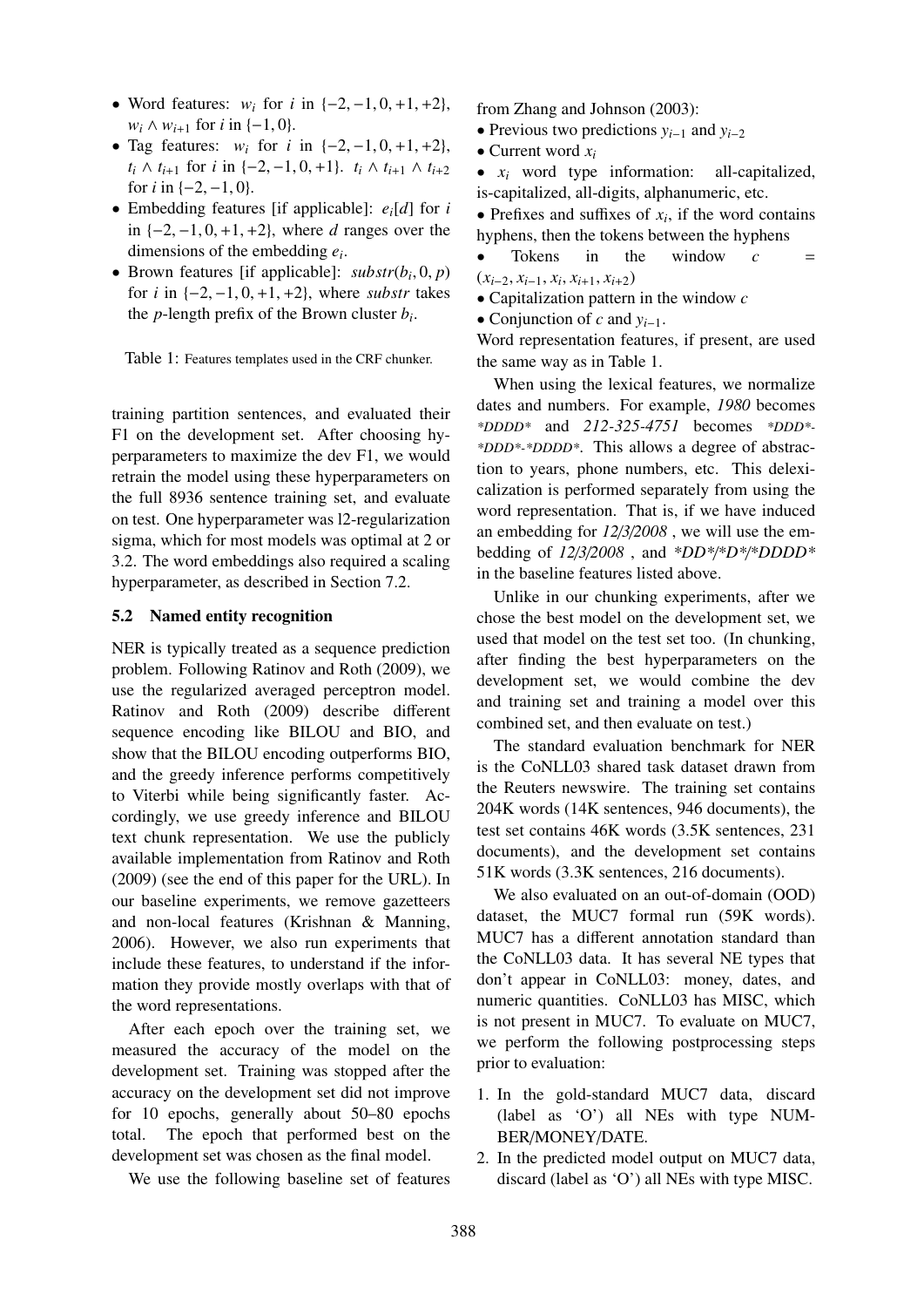These postprocessing steps will adversely affect all NER models across-the-board, nonetheless allowing us to compare different models in a controlled manner.

### 6 Unlabled Data

Unlabeled data is used for inducing the word representations. We used the RCV1 corpus, which contains one year of Reuters English newswire, from August 1996 to August 1997, about 63 millions words in 3.3 million sentences. We left case intact in the corpus. By comparison, Collobert and Weston (2008) downcases words and delexicalizes numbers.

We use a preprocessing technique proposed by Liang, (2005, p. 51), which was later used by Koo et al. (2008): Remove all sentences that are less than 90% lowercase a–z. We assume that whitespace is not counted, although this is not specified in Liang's thesis. We call this preprocessing step *cleaning*.

In Turian et al. (2009), we found that all word representations performed better on the supervised task when they were induced on the clean unlabeled data, both embeddings and Brown clusters. This is the case even though the cleaning process was very aggressive, and discarded more than half of the sentences. According to the evidence and arguments presented in Bengio et al. (2009), the non-convex optimization process for Collobert and Weston (2008) embeddings might be adversely affected by noise and the statistical sparsity issues regarding rare words, especially at the beginning of training. For this reason, we hypothesize that learning representations over the most frequent words first and gradually increasing the vocabulary—a *curriculum* training strategy (Elman, 1993; Bengio et al., 2009; Spitkovsky et al., 2010)—would provide better results than cleaning.

After cleaning, there are 37 million words (58% of the original) in 1.3 million sentences (41% of the original). The cleaned RCV1 corpus has 269K word types. This is the vocabulary size, i.e. how many word representations were induced. Note that cleaning is applied only to the unlabeled data, not to the labeled data used in the supervised tasks.

RCV1 is a superset of the CoNLL03 corpus. For this reason, NER results that use RCV1 word representations are a form of transductive learning.

## 7 Experiments and Results

### 7.1 Details of inducing word representations

The Brown clusters took roughly 3 days to induce, when we induced 1000 clusters, the baseline in prior work (Koo et al., 2008; Ratinov & Roth, 2009). We also induced 100, 320, and 3200 Brown clusters, for comparison. (Because Brown clustering scales quadratically in the number of clusters, inducing 10000 clusters would have been prohibitive.) Because Brown clusters are hierarchical, we can use cluster supersets as features. We used clusters at path depth 4, 6, 10, and 20 (Ratinov & Roth, 2009). These are the prefixes used in Table 1.

The Collobert and Weston (2008) (C&W) embeddings were induced over the course of a few weeks, and trained for about 50 epochs. One of the difficulties in inducing these embeddings is that there is no stopping criterion defined, and that the quality of the embeddings can keep improving as training continues. Collobert (p.c.) simply leaves one computer training his embeddings indefinitely. We induced embeddings with 25, 50, 100, or 200 dimensions over 5-gram windows. In comparison to Turian et al. (2009), we use improved C&W embeddings in this work:

• They were trained for 50 epochs, not just 20 epochs.

• We initialized all embedding dimensions uniformly in the range  $[-0.01, +0.01]$ , not  $[-1, +1]$ . For rare words, which are typically updated only 143 times per epoch<sup>2</sup>, and given that our embedding learning rate was typically 1e-6 or 1e-7, this means that rare word embeddings will be concentrated around zero, instead of spread out randomly.

The HLBL embeddings were trained for 100 epochs (7 days).<sup>3</sup> Unlike our Collobert and Weston (2008) embeddings, we did not extensively tune the learning rates for HLBL. We used a learning rate of 1e-3 for both model parameters and embedding parameters. We induced embeddings with 100 dimensions over 5-gram windows, and embeddings with 50 dimensions over 5-gram windows. Embeddings were induced over one pass

<sup>2</sup>A rare word will appear 5 (window size) times per epoch as a positive example, and 37M (training examples per epoch) / 269K (vocabulary size) = 138 times per epoch as a corruption example.

<sup>&</sup>lt;sup>3</sup>The HLBL model updates require fewer matrix multiplies than Collobert and Weston (2008) model updates. Additionally, HLBL models were trained on a GPGPU, which is faster than conventional CPU arithmetic.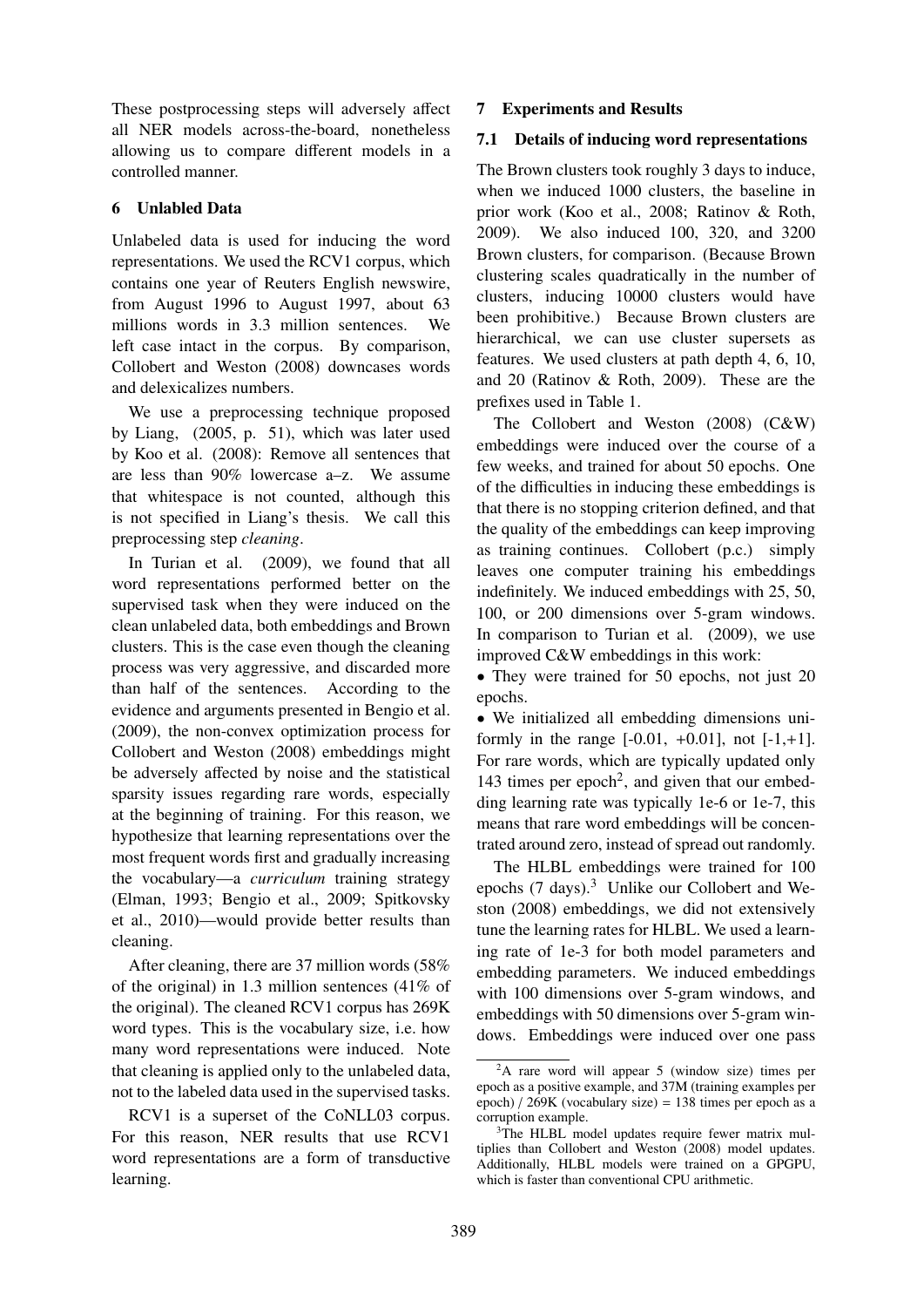approach using a random tree, not two passes with an updated tree and embeddings re-estimation.

### 7.2 Scaling of Word Embeddings

Like many NLP systems, the baseline system contains only binary features. The word embeddings, however, are real numbers that are not necessarily in a bounded range. If the range of the word embeddings is too large, they will exert more influence than the binary features.

We generally found that embeddings had zero mean. We can scale the embeddings by a hyperparameter, to control their standard deviation. Assume that the embeddings are represented by a matrix *E*:

$$
E \leftarrow \sigma \cdot E / stddev(E) \tag{1}
$$

 $\sigma$  is a scaling constant that sets the new standard deviation after scaling the embeddings.



Figure 1: Effect as we vary the scaling factor  $\sigma$  (Equation 1) on the validation set F1. We experiment with tion 1) on the validation set  $F1$ . Collobert and Weston (2008) and HLBL embeddings of various dimensionality. (a) Chunking results. (b) NER results.

Figure 1 shows the effect of scaling factor  $\sigma$ on both supervised tasks. We were surprised to find that on both tasks, across Collobert and Weston (2008) and HLBL embeddings of various dimensionality, that all curves had similar shapes and optima. This is one contributions of our

work. In Turian et al. (2009), we were not able to prescribe a default value for scaling the embeddings. However, these curves demonstrate that a reasonable choice of scale factor is such that the embeddings have a standard deviation of 0.1.

#### 7.3 Capacity of Word Representations



Figure 2: Effect as we vary the capacity of the word representations on the validation set F1. (a) Chunking results. (b) NER results.

There are capacity controls for the word representations: number of Brown clusters, and number of dimensions of the word embeddings. Figure 2 shows the effect on the validation F1 as we vary the capacity of the word representations.

In general, it appears that more Brown clusters are better. We would like to induce 10000 Brown clusters, however this would take several months.

In Turian et al. (2009), we hypothesized on the basis of solely the HLBL NER curve that higher-dimensional word embeddings would give higher accuracy. Figure 2 shows that this hypothesis is not true. For NER, the C&W curve is almost flat, and we were suprised to find the even 25-dimensional C&W word embeddings work so well. For chunking, 50-dimensional embeddings had the highest validation F1 for both C&W and HLBL. These curves indicates that the optimal capacity of the word embeddings is task-specific.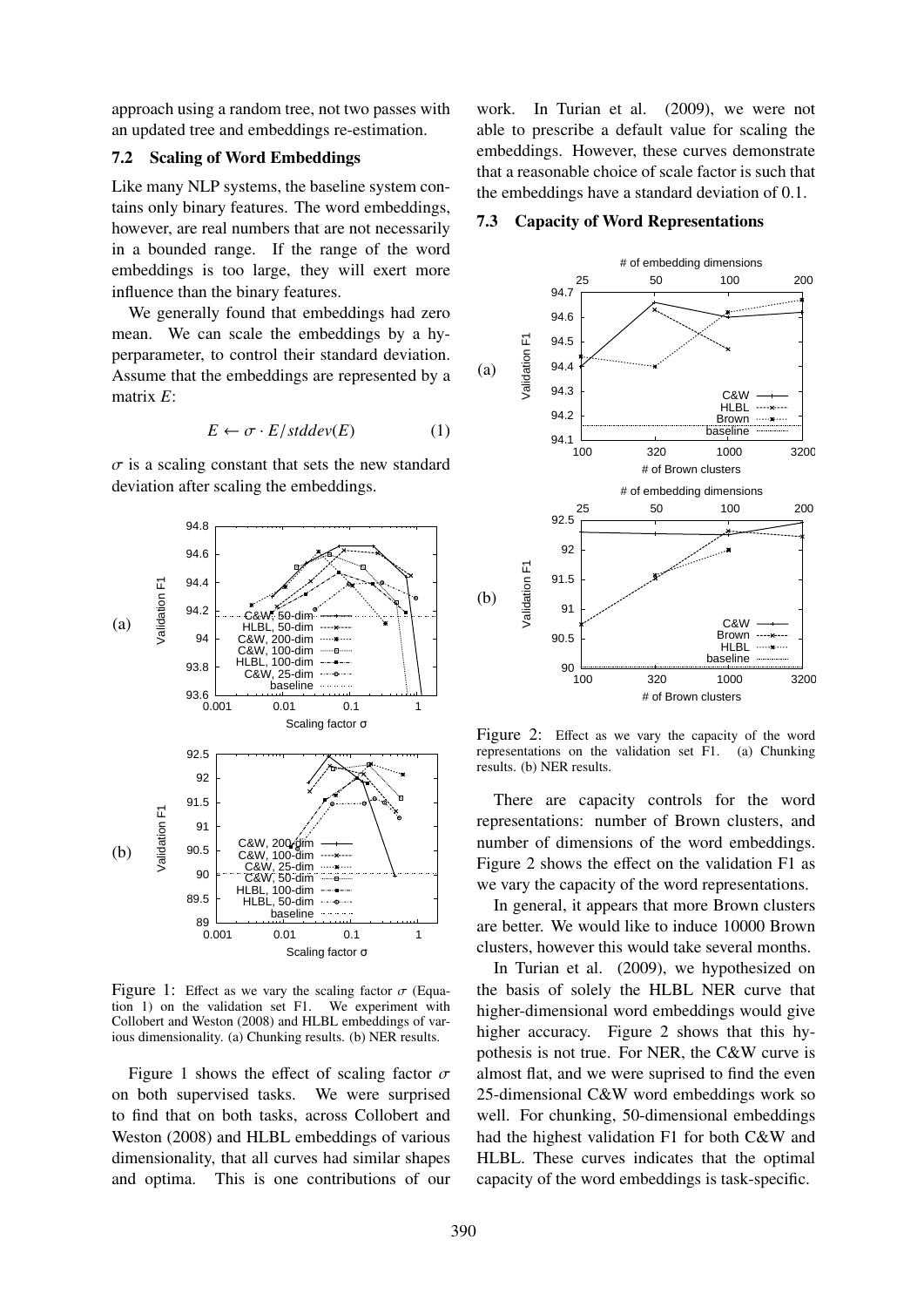| System                         | Dev         | <b>Test</b> |
|--------------------------------|-------------|-------------|
| <b>Baseline</b>                | 94.16 93.79 |             |
| HLBL, 50-dim                   | 94.63 94.00 |             |
| C&W, 50-dim                    | 94.66 94.10 |             |
| Brown, 3200 clusters           | 94.67 94.11 |             |
| Brown+HLBL, 37M                | 94.62 94.13 |             |
| C&W+HLBL, 37M                  | 94.68 94.25 |             |
| Brown+C&W+HLBL, 37M            |             | 94.72 94.15 |
| Brown+C&W, 37M                 | 94.76 94.35 |             |
| Ando and Zhang (2005), 15M     |             | 94.39       |
| Suzuki and Isozaki (2008), 15M |             | 94.67       |
| Suzuki and Isozaki (2008), 1B  |             | 95.15       |

Table 2: Final chunking F1 results. In the last section, we show how many unlabeled words were used.

| System                         | Dev   | Test        | MUC7  |
|--------------------------------|-------|-------------|-------|
| <b>Baseline</b>                | 90.03 | 84.39       | 67.48 |
| Baseline+Nonlocal              | 91.91 | 86.52       | 71.80 |
| HLBL 100-dim                   | 92.00 | 88.13       | 75.25 |
| Gazetteers                     | 92.09 | 87.36       | 77.76 |
| C&W 50-dim                     |       | 92.27 87.93 | 75.74 |
| Brown, 1000 clusters           |       | 92.32 88.52 | 78.84 |
| C&W 200-dim                    |       | 92.46 87.96 | 75.51 |
| $C&W+HLBL$                     |       | 92.52 88.56 | 78.64 |
| $Brown+HLEL$                   |       | 92.56 88.93 | 77.85 |
| $Brown+C&W$                    | 92.79 | 89.31       | 80.13 |
| HLBL+Gaz                       | 92.91 | 89.35       | 79.29 |
| $C&W+Gaz$                      |       | 92.98 88.88 | 81.44 |
| Brown+Gaz                      |       | 93.25 89.41 | 82.71 |
| Lin and Wu (2009), 3.4B        |       | 88.44       |       |
| Ando and Zhang (2005), 27M     | 93.15 | 89.31       |       |
| Suzuki and Isozaki (2008), 37M |       | 93.66 89.36 |       |
| Suzuki and Isozaki (2008), 1B  | 94.48 | 89.92       |       |
| All (Brown+C&W+HLBL+Gaz), 37M  | 93.17 | 90.04       | 82.50 |
| All+Nonlocal, 37M              | 93.95 | 90.36       | 84.15 |
| Lin and Wu (2009), 700B        |       | 90.90       |       |

Table 3: Final NER F1 results, showing the cumulative effect of adding word representations, non-local features, and gazetteers to the baseline. To speed up training, in combined experiments (C&W plus another word representation), we used the 50-dimensional C&W embeddings, not the 200-dimensional ones. In the last section, we show how many unlabeled words were used.

### 7.4 Final results

Table 2 shows the final chunking results and Table 3 shows the final NER F1 results. We compare to the state-of-the-art methods of Ando and Zhang (2005), Suzuki and Isozaki (2008), and—for NER—Lin and Wu (2009). Tables 2 and 3 show that accuracy can be increased further by combining the features from different types of word representations. But, if only one word representation is to be used, Brown clusters have the highest accuracy. Given the improvements to the C&W embeddings since Turian et al. (2009), C&W embeddings outperform the HLBL embeddings. On chunking, there is only a minute difference between Brown clusters and the embeddings. Com-



Figure 3: For word tokens that have different frequency in the unlabeled data, what is the total number of per-token errors incurred on the test set? (a) Chunking results. (b) NER results.

bining representations leads to small increases in the test F1. In comparison to chunking, combining different word representations on NER seems gives larger improvements on the test F1.

On NER, Brown clusters are superior to the word embeddings. Since much of the NER F1 is derived from decisions made over rare words, we suspected that Brown clustering has a superior representation for rare words. Brown makes a single hard clustering decision, whereas the embedding for a rare word is close to its initial value since it hasn't received many training updates (see Footnote 2). Figure 3 shows the total number of per-token errors incurred on the test set, depending upon the frequency of the word token in the unlabeled data. For NER, Figure 3 (b) shows that most errors occur on rare words, and that Brown clusters do indeed incur fewer errors for rare words. This supports our hypothesis that, for rare words, Brown clustering produces better representations than word embeddings that haven't received sufficient training updates. For chunking, Brown clusters and C&W embeddings incur almost identical numbers of errors, and errors are concentrated around the more common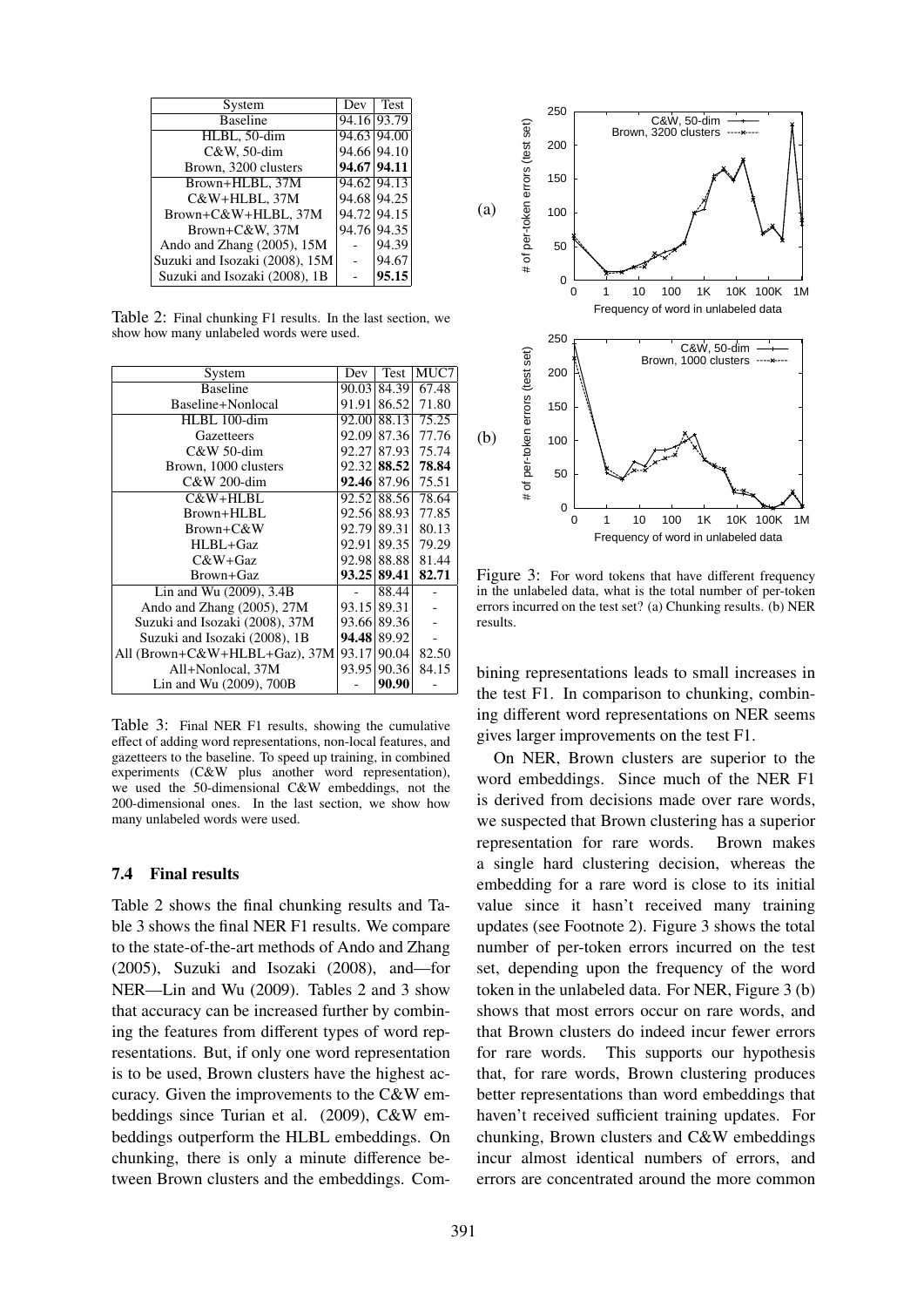words. We hypothesize that *non-rare* words have good representations, regardless of the choice of word representation technique. For tasks like chunking in which a syntactic decision relies upon looking at several token simultaneously, compound features that use the word representations might increase accuracy more (Koo et al., 2008).

Using word representations in NER brought larger gains on the out-of-domain data than on the in-domain data. We were surprised by this result, because the OOD data was not even used during the unsupervised word representation induction, as was the in-domain data. We are curious to investigate this phenomenon further.

Ando and Zhang (2005) present a semisupervised learning algorithm called alternating structure optimization (ASO). They find a lowdimensional projection of the input features that gives good linear classifiers over auxiliary tasks. These auxiliary tasks are sometimes specific to the supervised task, and sometimes general language modeling tasks like "predict the missing word". Suzuki and Isozaki (2008) present a semisupervised extension of CRFs. (In Suzuki et al. (2009), they extend their semi-supervised approach to more general conditional models.) One of the advantages of the semi-supervised learning approach that we use is that it is simpler and more general than that of Ando and Zhang (2005) and Suzuki and Isozaki (2008). Their methods dictate a particular choice of model and training regime and could not, for instance, be used with an NLP system based upon an SVM classifier.

Lin and Wu (2009) present a K-means-like non-hierarchical clustering algorithm for phrases, which uses MapReduce. Since they can scale to millions of phrases, and they train over 800B unlabeled words, they achieve state-of-the-art accuracy on NER using their phrase clusters. This suggests that extending word representations to phrase representations is worth further investigation.

## 8 Conclusions

Word features can be learned in advance in an unsupervised, task-inspecific, and model-agnostic manner. These word features, once learned, are easily disseminated with other researchers, and easily integrated into existing supervised NLP systems. The disadvantage, however, is that accuracy might not be as high as a semi-supervised method that includes task-specific information

and that jointly learns the supervised and unsupervised tasks (Ando & Zhang, 2005; Suzuki & Isozaki, 2008; Suzuki et al., 2009).

Unsupervised word representations have been used in previous NLP work, and have demonstrated improvements in generalization accuracy on a variety of tasks. Ours is the first work to systematically compare different word representations in a controlled way. We found that Brown clusters and word embeddings both can improve the accuracy of a near-state-of-the-art supervised NLP system. We also found that combining different word representations can improve accuracy further. Error analysis indicates that Brown clustering induces better representations for rare words than C&W embeddings that have not received many training updates.

Another contribution of our work is a default method for setting the scaling parameter for word embeddings. With this contribution, word embeddings can now be used off-the-shelf as word features, with no tuning.

Future work should explore methods for inducing phrase representations, as well as techniques for increasing in accuracy by using word representations in *compound* features.

### Replicating our experiments

You can visit http://metaoptimize.com/ projects/wordreprs/ to find: The word representations we induced, which you can download and use in your experiments; The code for inducing the word representations, which you can use to induce word representations on your own data; The NER and chunking system, with code for replicating our experiments.

### Acknowledgments

Thank you to Magnus Sahlgren, Bob Carpenter, Percy Liang, Alexander Yates, and the anonymous reviewers for useful discussion. Thank you to Andriy Mnih for inducing his embeddings on RCV1 for us. Joseph Turian and Yoshua Bengio acknowledge the following agencies for research funding and computing support: NSERC, RQCHP, CIFAR. Lev Ratinov was supported by the Air Force Research Laboratory (AFRL) under prime contract no. FA8750-09-C-0181. Any opinions, findings, and conclusion or recommendations expressed in this material are those of the author and do not necessarily reflect the view of the Air Force Research Laboratory (AFRL).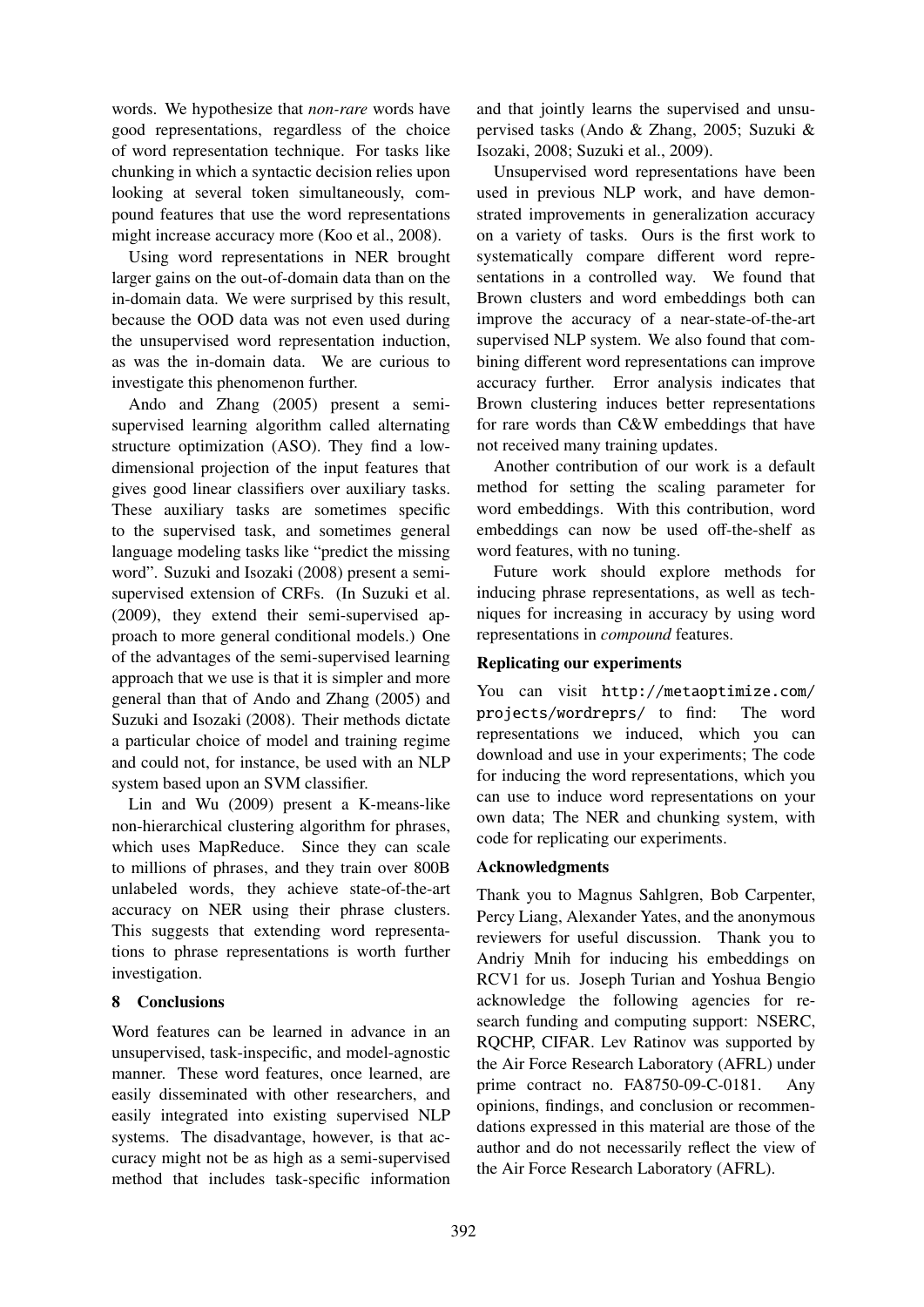### References

- Ando, R., & Zhang, T. (2005). A highperformance semi-supervised learning method for text chunking. *ACL*.
- Bengio, Y. (2008). Neural net language models. *Scholarpedia*, *3*, 3881.
- Bengio, Y., Ducharme, R., & Vincent, P. (2001). A neural probabilistic language model. *NIPS*.
- Bengio, Y., Ducharme, R., Vincent, P., & Jauvin, C. (2003). A neural probabilistic language model. *Journal of Machine Learning Research*, *3*, 1137–1155.
- Bengio, Y., Louradour, J., Collobert, R., & Weston, J. (2009). Curriculum learning. *ICML*.
- Bengio, Y., & Sénécal, J.-S. (2003). Quick training of probabilistic neural nets by importance sampling. *AISTATS*.
- Blei, D. M., Ng, A. Y., & Jordan, M. I. (2003). Latent dirichlet allocation. *Journal of Machine Learning Research*, *3*, 993–1022.
- Brown, P. F., deSouza, P. V., Mercer, R. L., Pietra, V. J. D., & Lai, J. C. (1992). Class-based n-gram models of natural language. *Computational Linguistics*, *18*, 467–479.
- Candito, M.,  $&$  Crabbé, B. (2009). Improving generative statistical parsing with semi-supervised word clustering. *IWPT* (pp. 138–141).
- Collobert, R., & Weston, J. (2008). A unified architecture for natural language processing: Deep neural networks with multitask learning. *ICML*.
- Deschacht, K., & Moens, M.-F. (2009). Semisupervised semantic role labeling using the Latent Words Language Model. *EMNLP* (pp. 21–29).
- Dumais, S. T., Furnas, G. W., Landauer, T. K., Deerwester, S., & Harshman, R. (1988). Using latent semantic analysis to improve access to textual information. *SIGCHI Conference on Human Factors in Computing Systems* (pp. 281–285). ACM.
- Elman, J. L. (1993). Learning and development in neural networks: The importance of starting small. *Cognition*, *48*, 781–799.
- Goldberg, Y., Tsarfaty, R., Adler, M., & Elhadad, M. (2009). Enhancing unlexicalized parsing performance using a wide coverage lexicon,

fuzzy tag-set mapping, and EM-HMM-based lexical probabilities. *EACL*.

- Honkela, T. (1997). Self-organizing maps of words for natural language processing applications. *Proceedings of the International ICSC Symposium on Soft Computing*.
- Honkela, T., Pulkki, V., & Kohonen, T. (1995). Contextual relations of words in grimm tales, analyzed by self-organizing map. *ICANN*.
- Huang, F., & Yates, A. (2009). Distributional representations for handling sparsity in supervised sequence labeling. *ACL*.
- Kaski, S. (1998). Dimensionality reduction by random mapping: Fast similarity computation for clustering. *IJCNN* (pp. 413–418).
- Koo, T., Carreras, X., & Collins, M. (2008). Simple semi-supervised dependency parsing. *ACL* (pp. 595–603).
- Krishnan, V., & Manning, C. D. (2006). An effective two-stage model for exploiting nonlocal dependencies in named entity recognition. *COLING-ACL*.
- Landauer, T. K., Foltz, P. W., & Laham, D. (1998). An introduction to latent semantic analysis. *Discourse Processes*, 259–284.
- Li, W., & McCallum, A. (2005). Semi-supervised sequence modeling with syntactic topic models. *AAAI*.
- Liang, P. (2005). Semi-supervised learning for natural language. Master's thesis, Massachusetts Institute of Technology.
- Lin, D., & Wu, X. (2009). Phrase clustering for discriminative learning. *ACL-IJCNLP* (pp. 1030–1038).
- Lund, K., & Burgess, C. (1996). Producing highdimensional semantic spaces from lexical co-occurrence. *Behavior Research Methods, Instrumentation, and Computers*, *28*, 203–208.
- Lund, K., Burgess, C., & Atchley, R. A. (1995). Semantic and associative priming in highdimensional semantic space. *Cognitive Science Proceedings, LEA* (pp. 660–665).
- Martin, S., Liermann, J., & Ney, H. (1998). Algorithms for bigram and trigram word clustering. *Speech Communication*, *24*, 19–37.
- Miller, S., Guinness, J., & Zamanian, A. (2004). Name tagging with word clusters and discriminative training. *HLT-NAACL* (pp. 337–342).